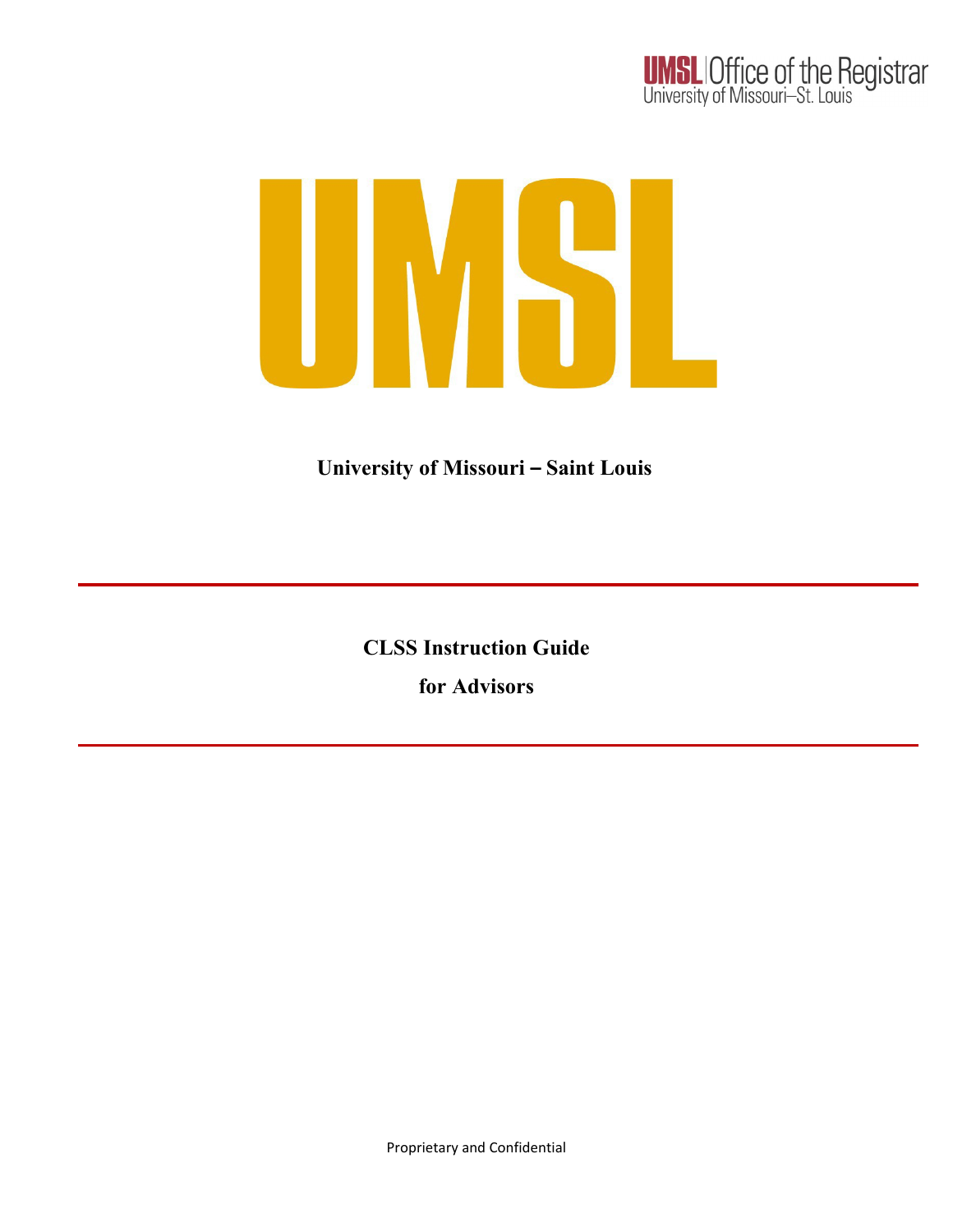**The following contains information taken from our complete CLSS guide, and edited for easy access to the CourseLeaf Section Scheduler for:**

- **1. Viewing Department Schedules**
- **2. Filtering for the desired information**
- **3. Exporting information as a document**

**For access to the complete guide for using the CLSS go to:**

**<http://www.umsl.edu/registration/scheduling-resources/UMSL-CLSS-Instruction->Guide-4.22.19docx.pdf**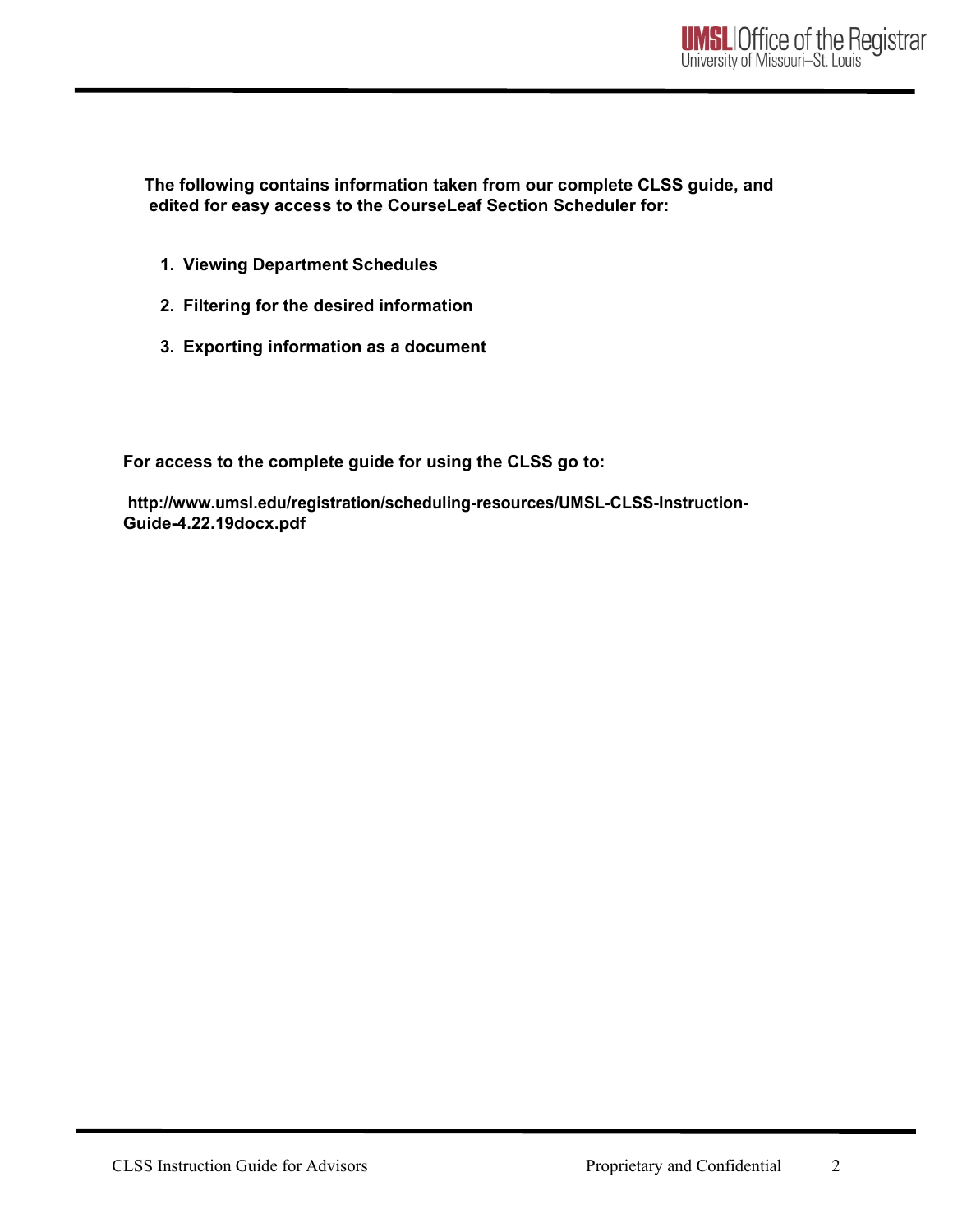### Getting Started

This User Instruction Guide provides information for Schedulers using CLSS to schedule course sections.

The guide is organized around processes, and provides step-by step instructions. It will be most effective if you have it open while using CLSS. In addition to this guide, when using CLSS, click on the grey question mark  $\bullet$  wherever it appears for Leepfrog provided instructions and videos. Instructions provided by Leepfrog are generic and not University of Missouri - Saint Louisspecific.

Throughout the guide, the following text bubbles appear:



1.2 Where and How to Login

- 1. Navigate to the CLSS webpage https://nextbulletin.umsl.edu/wen.
- 2. To login, use your University of Missouri Saint Louis login and [password.](mailto:scheduling@umsl.edu) You do not need the@umsl.edu.

Having trouble logging in? Contact the [Office of the Registrar at scheduling@umsl.edu](mailto:scheduling@umsl.edu) or phone Megan at 516-6930 , Danielle at 516- 5406 or Kathleen at 314 516 5875.

#### Important Terms

- Instance**:** A term, e.g. Fall Semester 2017, Spring Semester 2017. Instances are further classified into *Historical*, past academic years; *Current*, current academic year; and *Future*, the next academic year.
- Scheduling Unit: Typically a department or subject.
- Filters: A tool that can search for specific sections based on criteria or class attributes. NOTE: More information about filters may be found on the CourseLeaf Help site: https://help.courseleaf.com/clss/f ilters/
- Section Attributes: The term-specific attributes added to a class section, i.e. onlineattributes.
- Course Attributes: These are the attributes on each course at the catalog level. Schedule builders and coordinators cannot make changes to course attributes in CLSS.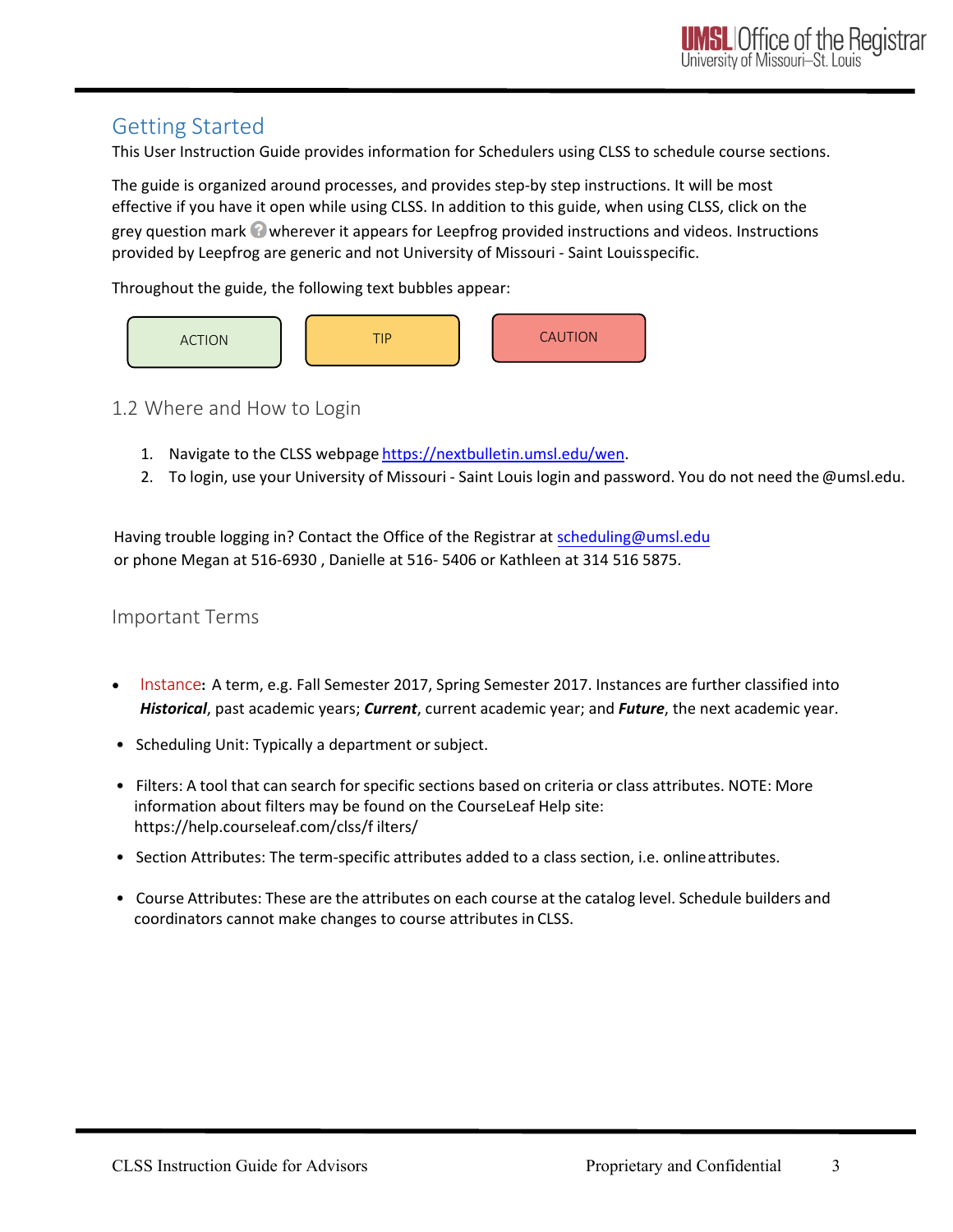## View Department Schedule and Course Offerings

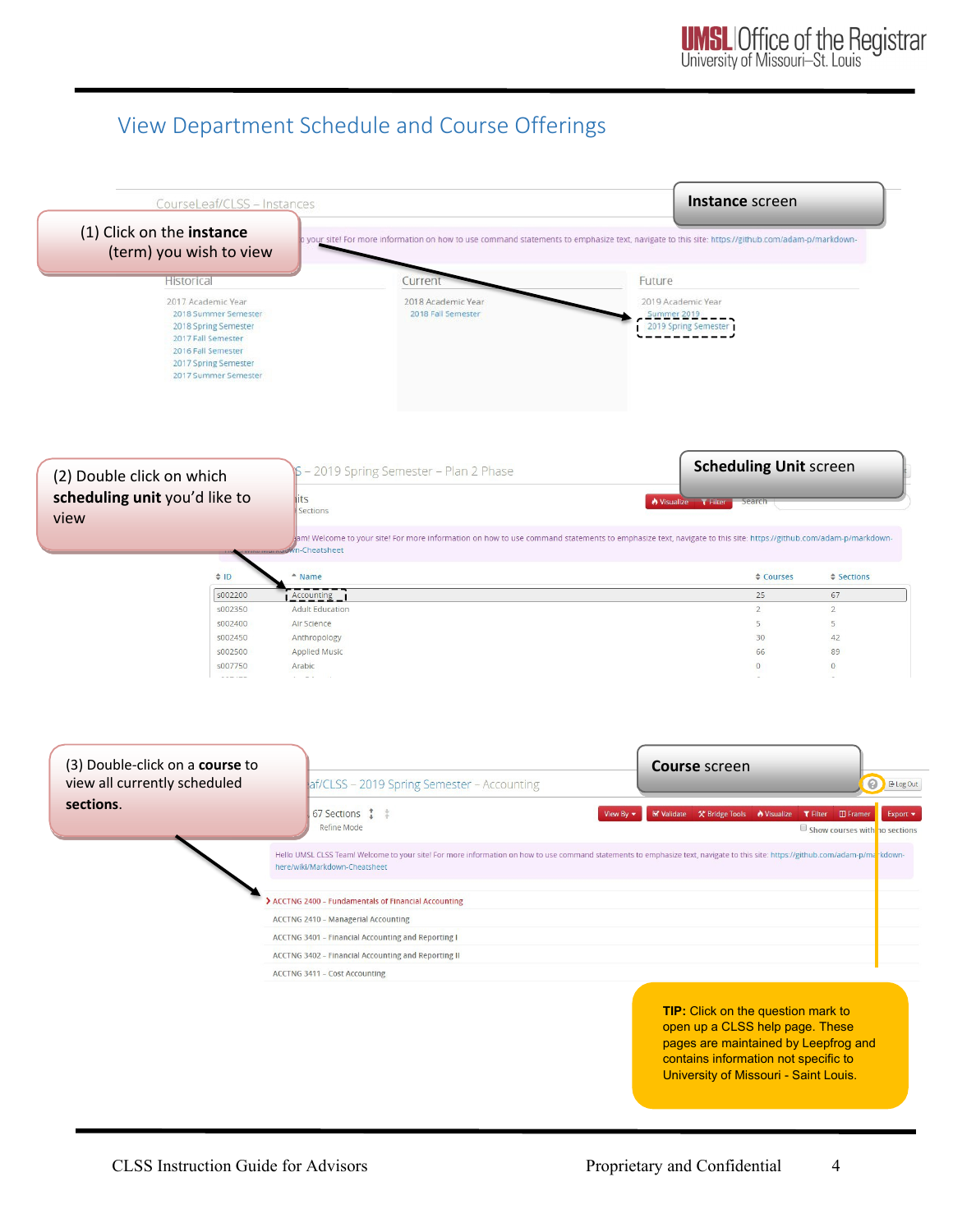| <b>Additional Display Options</b><br>(1) Display all sections by clicking<br>on the 'Expand All' icon. Select the<br>'Collapse All' icon so only courses<br>appear.            | (2) To view additional display<br>options click on 'View By.' Amenu<br>of options appear. Select whether<br>to view section information by<br>Course, Instructor, or Day and<br>Time. | View By -<br>V Course<br>Instructor<br>and s<br>Day and Time                                             | <b>S</b> Validate                                                 |
|--------------------------------------------------------------------------------------------------------------------------------------------------------------------------------|---------------------------------------------------------------------------------------------------------------------------------------------------------------------------------------|----------------------------------------------------------------------------------------------------------|-------------------------------------------------------------------|
| CourseLeaf/CLSS - 2019 Spring Semester - Accounting                                                                                                                            |                                                                                                                                                                                       |                                                                                                          | og Out                                                            |
| 25 Courses, 67 Sections 1 #1<br>Plan 2 Phase Refine Mode                                                                                                                       | ■ Validate <b>☆ Bridge Tools</b>                                                                                                                                                      | Nisualize<br><b>T</b> Filter                                                                             | $\Box$ Framer<br>Export '<br>$\Box$ show courses with no sections |
| Hello UMSL CLSS Team! Welcome to your site! For more information on how to use command statements to emphasize text, navigate to this site: b<br>here/wiki/Markdown-Cheatsheet |                                                                                                                                                                                       |                                                                                                          | ps://github.com/adam-p/markdown-                                  |
| > ACCTNG 2400 - Fundamentals of Financial Accounting                                                                                                                           | (3) To view all courses, even those                                                                                                                                                   |                                                                                                          |                                                                   |
| <b>ACCTNG 2410 - Managerial Accounting</b>                                                                                                                                     | with no current sections, check the                                                                                                                                                   |                                                                                                          |                                                                   |
| ACCTNG 3401 - Financial Accounting and Reporting I                                                                                                                             | box 'Show courses with no                                                                                                                                                             |                                                                                                          |                                                                   |
| ACCTNG 3402 - Financial Accounting and Reporting II                                                                                                                            | sections.'                                                                                                                                                                            |                                                                                                          |                                                                   |
| <b>ACCTNG 3411 - Cost Accounting</b>                                                                                                                                           |                                                                                                                                                                                       |                                                                                                          |                                                                   |
| <b>ACCTNG 3421 - Accounting Information Systems</b>                                                                                                                            |                                                                                                                                                                                       |                                                                                                          |                                                                   |
| ACCTNG 3441 - Income Taxes                                                                                                                                                     |                                                                                                                                                                                       |                                                                                                          |                                                                   |
| ACCTNG 3451 - Accounting for Governmental and Not-For-Profit Entities                                                                                                          |                                                                                                                                                                                       | (4) To export the current view,<br>select 'Export.' You may choose<br>between a PDF or a .csy Excelfile. |                                                                   |
| ACCTNG 3490 - Internship in Accounting                                                                                                                                         |                                                                                                                                                                                       |                                                                                                          |                                                                   |
| ACCTNG 3495 - Special Administration Problems - Accounting (VITA) Program                                                                                                      |                                                                                                                                                                                       |                                                                                                          |                                                                   |
| ACCTNG 3499 - Independent Study in Accounting                                                                                                                                  |                                                                                                                                                                                       |                                                                                                          |                                                                   |
| ACCTNG 4401 - Financial Accounting and Reporting III                                                                                                                           |                                                                                                                                                                                       |                                                                                                          |                                                                   |
| ACCTNG 4402 - Financial Accounting and Reporting IV                                                                                                                            |                                                                                                                                                                                       |                                                                                                          | <b>ID</b> Framer<br>Export                                        |
| ACCTNG 4435 - Auditing                                                                                                                                                         |                                                                                                                                                                                       |                                                                                                          |                                                                   |
| ACCTNG 5400 - Financial and Managerial Accounting                                                                                                                              |                                                                                                                                                                                       | W                                                                                                        | Excel File (.csv)                                                 |
| <b>ACCTNG 5401 - Financial Reporting And Analysis</b>                                                                                                                          |                                                                                                                                                                                       |                                                                                                          | PDF File (.pdf)                                                   |
| <b>ACCTNG 5404 - Professional Accountancy I</b>                                                                                                                                |                                                                                                                                                                                       | 'on                                                                                                      |                                                                   |
| <b>ACCTNG 5405 - Professional Accountancy II</b>                                                                                                                               |                                                                                                                                                                                       |                                                                                                          |                                                                   |
| ACCTNIC FA44 Cost Custome Analusie                                                                                                                                             |                                                                                                                                                                                       |                                                                                                          |                                                                   |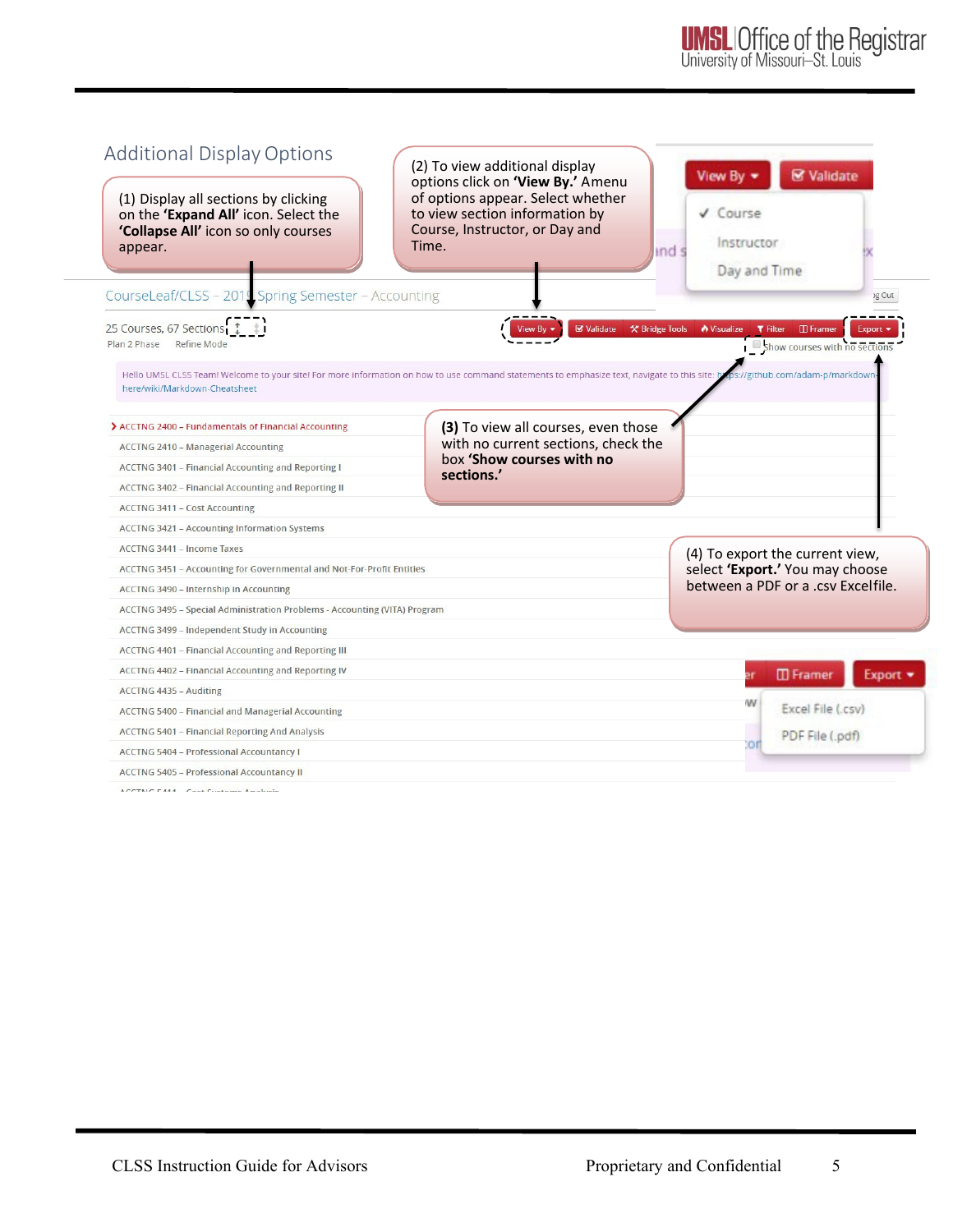#### **Information about using filters when exporting schedules:**

**> If you select the option to export as PDF you will immediately be prompted to download or save the file. Simply open document to view the filtered schedule.**

**> If you apply a filter, both exports (PDF or Excel) will show the courses as you have them filtered, but the Excel export offers an additional option to select what fields appear on your Excel report.**

**When you select the option to export as an Excel spreadsheet the screen below will open for you to select the desired data fields. Then hit the Generate button to view the chart:** 

| <b>Export Options</b>     |                             | ×                                    |  |  |
|---------------------------|-----------------------------|--------------------------------------|--|--|
| Result Fields:            |                             | <b>√</b> Check All<br>Uncheck All    |  |  |
| $\triangledown$ CLSS ID   | $\triangledown$ SIS ID      | $\triangledown$ Term                 |  |  |
| 7 Term Code               | Oepartment Code             | Subject Code                         |  |  |
| Catalog Number            | Course                      | $\sqrt{\phantom{a}}$ Section #       |  |  |
| Course Title              | Component                   | Title/Topic                          |  |  |
| Meeting Pattern           | Meetings                    | <b>V</b> Instructor                  |  |  |
| Room                      | $\sqrt{\frac{1}{2}}$ Status | Session                              |  |  |
| Campus                    | V Inst. Mode                | Auto Enroll 1                        |  |  |
| Show to Std?              | Consent                     | Credit Hrs Min                       |  |  |
| Credit Hrs                | Grading Basis               | Attributes                           |  |  |
| Course Attributes         | Room Attributes             | <b>Z</b> Enrollment                  |  |  |
| Maximum Enrollment        | Prior Enrollment            | Projected Enrollment                 |  |  |
| V Wait Cap                | Rm Cap Request              | ✔ Cross-listings                     |  |  |
| Cross-list Cap            | Cross-list Projected        | Cross-list Wait Cap                  |  |  |
| Cross-list Rm Cap Request | $\n  Link To\n$             | Comments (to Registrar)              |  |  |
| Notes (to Students)       |                             |                                      |  |  |
|                           |                             |                                      |  |  |
|                           |                             | <b>⊞</b> Generate<br><b>x</b> Cancel |  |  |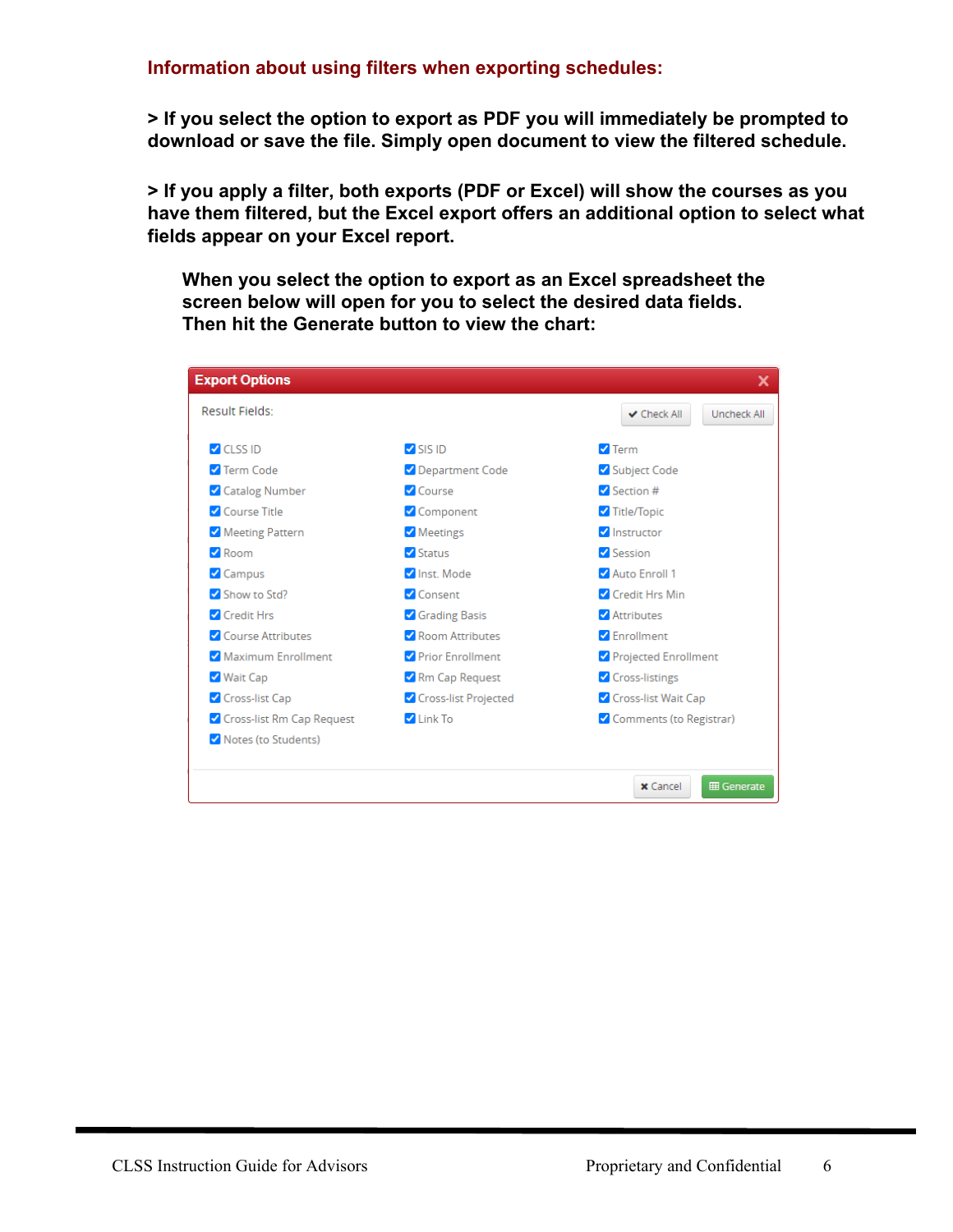## Questions and CLSS Access

For access to CLSS or questions not covered by this guide, please contact:

| Danielle Faucett  |  |
|-------------------|--|
| faucettd@umsl.edu |  |
| 314-516-5406      |  |

Megan Heiser [heiserm@umsl.edu](mailto:heiserm@umsl.edu) 314-516-6930

Kathleen Miguel [miguelk@umsl.edu](mailto:miguelk@umsl.edu) 314-516-5875

# **Thank You:**

Thank you for working with us to ensure the accuracy of the course schedule. The Office of the Registrar and the students of University of Missouri - Saint Louis greatly appreciate it.